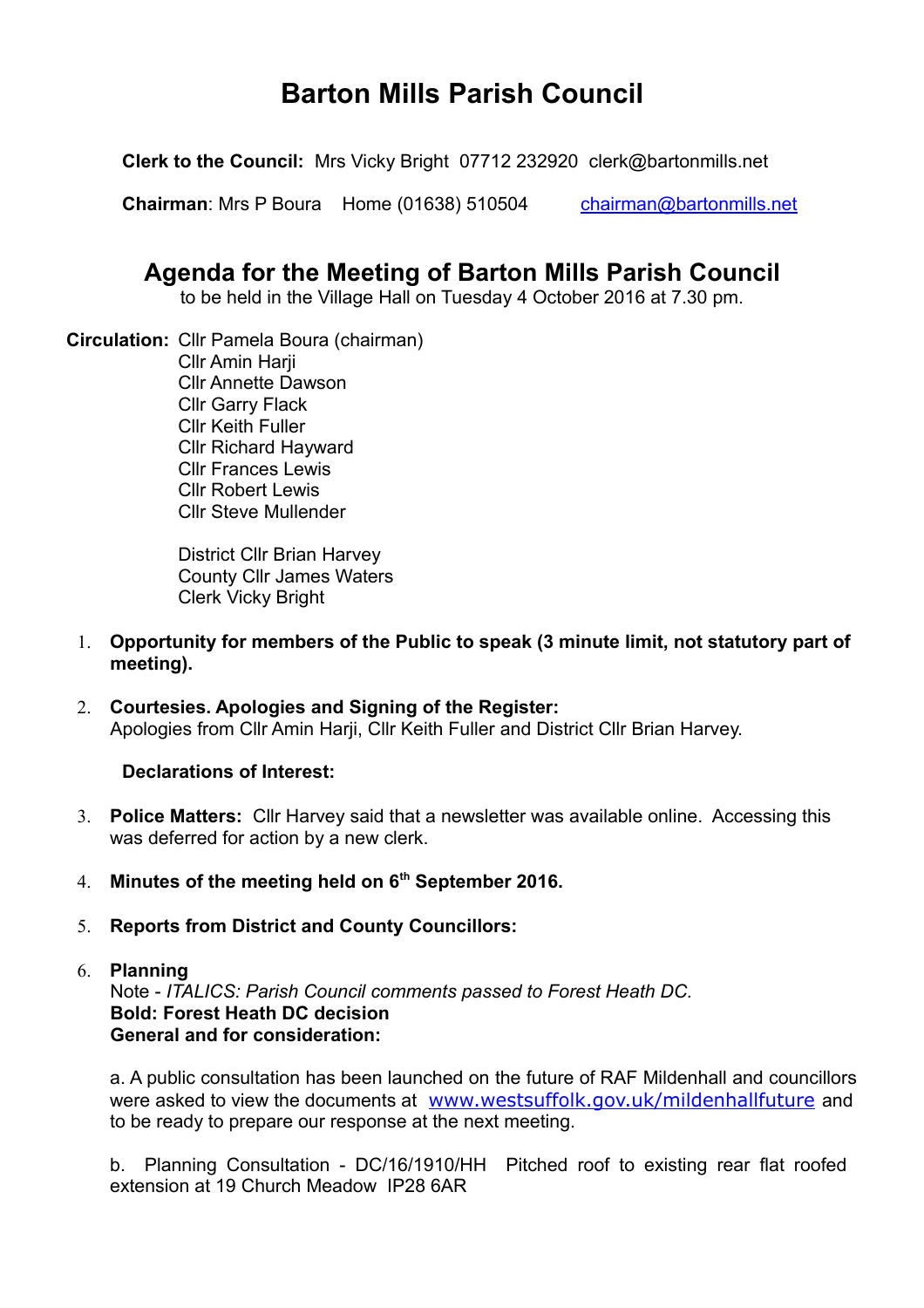c. Planning Consulatation - DC/16/1957/HH (i) Single storey rear and side extension and (ii) attached garage to side at 27 The Street Barton Mills IP28 6AA

d. Planning Consulatation DC/16/2112/TE3 Notification of removal of public payphone from the phone box in Bell Lane.

#### **Awaiting Forest Heath decisions and pending appeals:**

e. DC/16/0683/FUL PROPOSAL Planning Application - Retention of hand car wash operation LOCATION Car Wash Fiveways Services Fiveways Barton Mills *"Support" proposed by Cllr Harji; agreed unanimously.*

f. DC/13/0927/OUT Reserved Matters Application - Submission of details under outline planning permission - the means of access, appearance, landscaping, layout and scale for a residential development of 78 dwellings with associated garages, landscaping and ancillary works. Land South of Worlington Road Mildenhall Suffolk.

The Parish Council noted Condition 25 – on the outline planning permission already granted.

Cllr Dawson stated the development had had only one objection in total. Overall it is agreed the proposed development is quite spacious.

*Cllr Boura proposed "no objection" and this was agreed with 5 in favour and 2 abstentions.*

*The Parish Council to ask for consultation regarding the proposed traffic calming, the design of the gate feature which should include a Barton Mills sign, and that the crossing should be a "Pelican" type crossing.*

Cllr Hayward has requested consultation. District Cllr Harvey reported that the new crossing will be a zebra crossing and will be sited west of the Bridge Farm Close entrance, between there and the entrance to the new development.

#### 7. **Matters arising and pending**

a. Affordable Housing: Cllr Boura contacted Isobel Wright from Hastoe. She said that she had started discussions with the County Council about obtaining more land. However, we might like to re-consider our request for one bedroom properties as their management team found them difficult to let and found that allowing under-occupation of 2 bedroom properties generally worked better.

The councillors felt that there was a clear need for one bedroom properties indicated by our original housing needs survey, applications for the first phase, and by anecdotal evidence. Cllr R Lewis knew of 3 potential tenants. However, in view of Hastoe's advice, it was agreed to suggest a mixed development of 2 one bedroom bungalows, 3 two bed houses and one three bed house. It was agreed that we prefered a development along Church Lane rather than one behind the existing properties.

We need to liaise with residents of Church Lane as soon as possible and try to get their support. It was agreed to invite Isobel and the public to our November meeting.

b. Provision of a village notice board in the vicinity of Worlington Road: the board should be installed by the time of the meeting.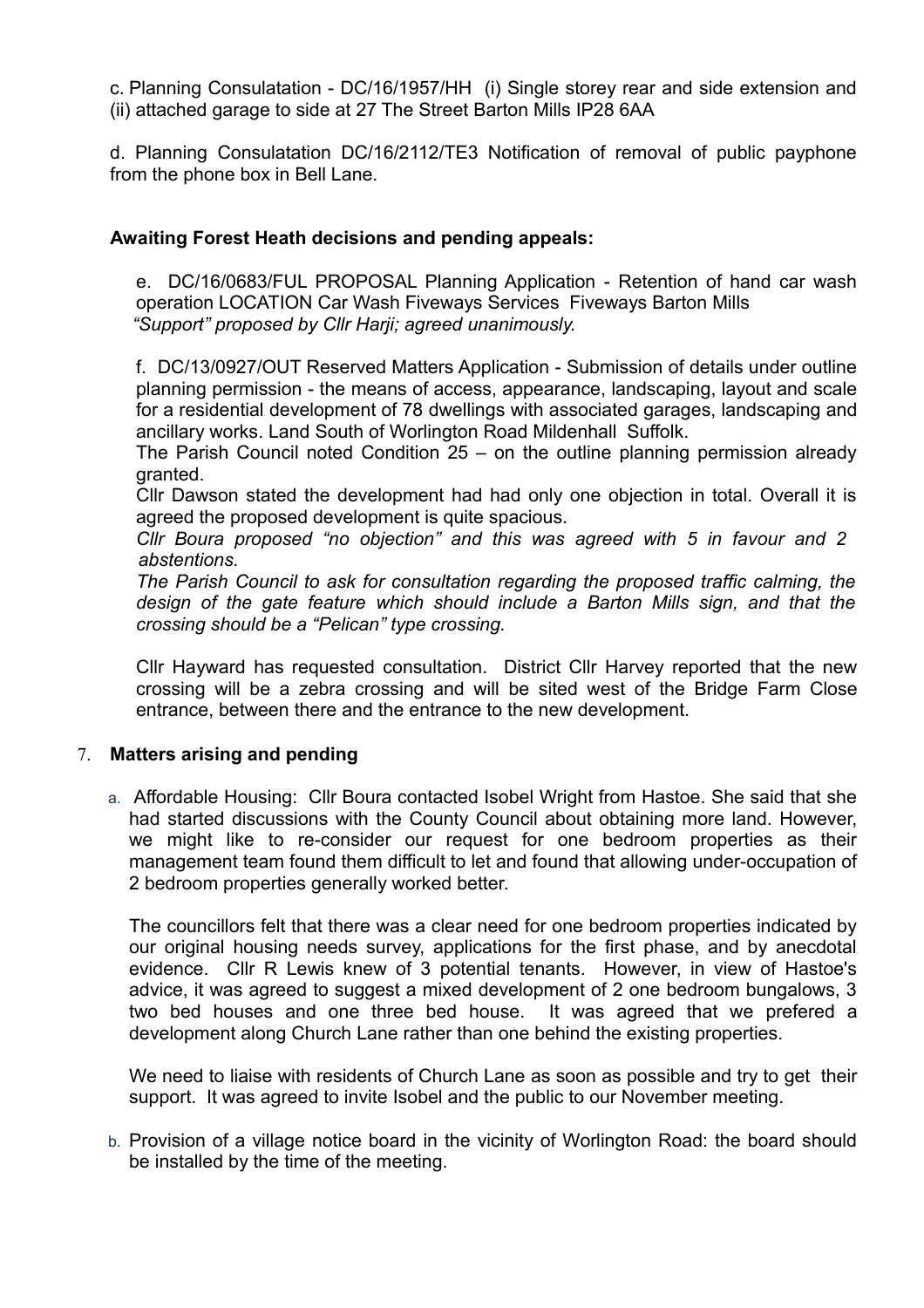c. Footpath to Mildenhall: Footpaths officer, Claire Dickson, is awaiting a start date for the resurfacing of the path. The contractor has been asked to carry out the work before the autumn. Following concerns raised by a resident who uses a mobility scooter about the condition of the surface on the entrance to the path at Hassalls Corner, Claire is also looking into this.

She is arranging for low branches and side growth to be cleared from both this path and the Lark Valley path along the river.

- d. VAS (30mph flashing sign) Update: Possibility of a shared sign between Barton Mills and Worlington. SID – costs 2.5 to 3 K plus £150 per pole x 3. The parish needs to ensure the locations meet the criteria and Cllr R Lewis has assisted Cllr Hayward with a survey. Suitable sites have been identified on Church Lane and Worlington Road. However, no site adjacent to the playing field on Mildenhall Road can meet the 100m sight line criteria and it will be necessary to check if this site can go forward. Cllr R. Lewis has sorted out a better map of the locations and Cllr Hayward is completing the application form which Sue Dampier from Worlington hoped to receive promptly.
- e. Good Neighbour Scheme: A "Good Neighbour Scheme" co-ordinates a list of volunteers who are willing to help out with jobs such as shopping or changing light bulbs. A support network for this is run by Community Action Suffolk and Cllr Boura previously met with their West Suffolk field officer, Jon Eaton. It was agreed to publicise this possible scheme and to hold a public meeting on 5 October at 7.30 pm. Cllr Boura has confirmed the booking of the Village Hall and the parish council confirmed that they would meet the preliminary costs. Cllr F Lewis has publicised Good Neighbour Schemes within the church. Glynn East has volunteered to help with co-ordinating the scheme.
- f. Football coaching: Cllr Fuller has confirmed the coaches for  $25<sup>th</sup>$  and  $27<sup>th</sup>$  October at 1.30 pm. Cllr Boura has arranged publicity. Arranging the transfer of funds from the BM football club (£405.00 grant from FHDC) is being pursued by Cllr R Lewis. This money has not yet been credited to our account.
- g. Missing Deeds to Playing Field: When looking through old records, Cllr Boura found a letter from Bendall & Sons dated 12 Sept 1995 confirming that they hold the deeds for the playing field.
- h. Street lighting: Cllr Boura has not yet received the quote.Pearce and Kemp say that they are awaiting information from the County Council. The accident damaged light in Worlington Road is scheduled to be replaced in the week commencing 26<sup>th</sup> September.

i Improvements to the corner of the playing field where cars turn in Grange Lane: A quote for £1351.50 from INL Landscapes was accepted and the work will be completed before the meeting.

j. Cllr Boura wrote to Glynn East about Remembrance Sunday and has held a constructive meeting with Rev Sandie Barton to discuss this further.

k. Community Showcase on Sat 17 Sept: This was a successful and well organised event and Cllr Boura received a variety of enquiries.

l. West Suffolk Parish Conference**:** to be held at Newmarket Memorial Hall on Monday 14 November